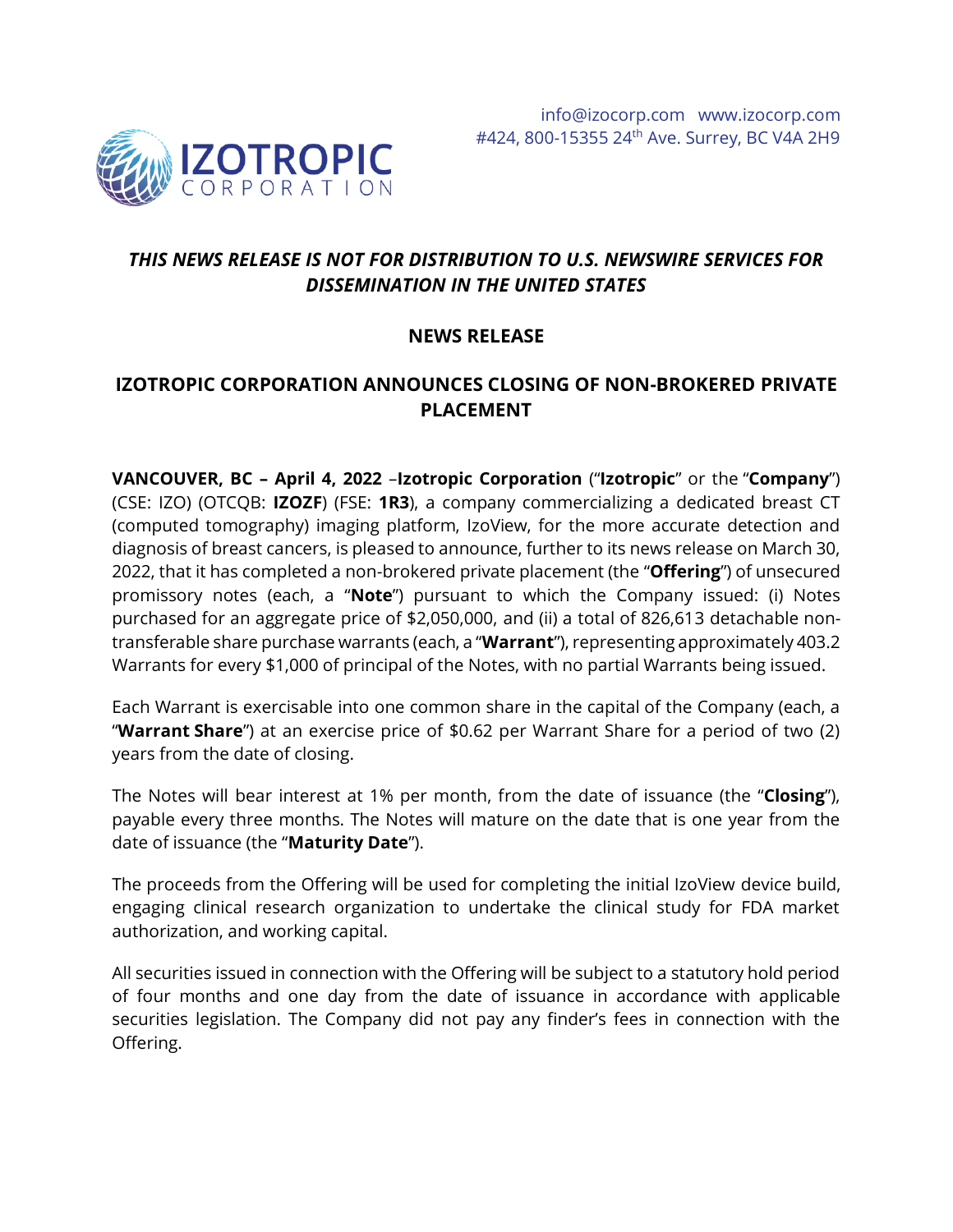None of the securities issued in the Offering will be registered under the *United States Securities Act of 1933*, as amended (the "**1933 Act**"), and none of them may be offered or sold in the United States absent registration or an applicable exemption from the registration requirements of the 1933 Act. This news release shall not constitute an offer to sell or a solicitation of an offer to buy nor shall there be any sale of the securities in any state where such offer, solicitation, or sale would be unlawful.

#### **ON BEHALF OF THE COMPANY Dr. John McGraw, CEO**

**Investor Relations Contact:** James Berard Email: [jberard@izocorp.com](mailto:jberard@izocorp.com) Cell: 778-228-2314 Toll Free: 1-833-IZOCORP ext.1

### **Media Inquiries Contact:**

Jaclyn Thast Email: [jaclyn@izocorp.com](mailto:jaclyn@izocorp.com) Toll Free: 1-833-IZOCORP ext.3

#### **About Izotropic Corporation**

Izotropic Corporation is the only publicly traded company commercializing a dedicated breast CT imaging platform, IzoView, for the more accurate detection and diagnosis of breast cancers. To expedite patient and provider access to IzoView, Izotropic's initial clinical study intends to demonstrate superior performance of diagnostic breast CT imaging over diagnostic mammography procedures and will initiate in Q2 2022. In follow-on clinical studies, Izotropic intends to validate platform applications, including breast screening in radiology, treatment planning and monitoring in surgical oncology, and breast reconstruction and implant monitoring in plastic and reconstructive surgery.

More information about Izotropic Corporation can be found on its website at [izocorp.com](https://izocorp.com/) and by reviewing its profile on SEDAR at [sedar.com.](https://www.sedar.com/DisplayProfile.do?lang=EN&issuerType=03&issuerNo=00044761)

#### **Forward-Looking Statements**

This document may contain statements that are "Forward-Looking Statements," which are based upon the current estimates, assumptions, projections, and expectations of the Company's management, business, and its knowledge of the relevant market and economic environment in which it operates. The Company has tried, where possible, to identify such information and statements by using words such as "anticipate," "believe," "envision," "estimate," "expect," "intend," "may," "plan," "predict," "project," "target," "potential," "will,"